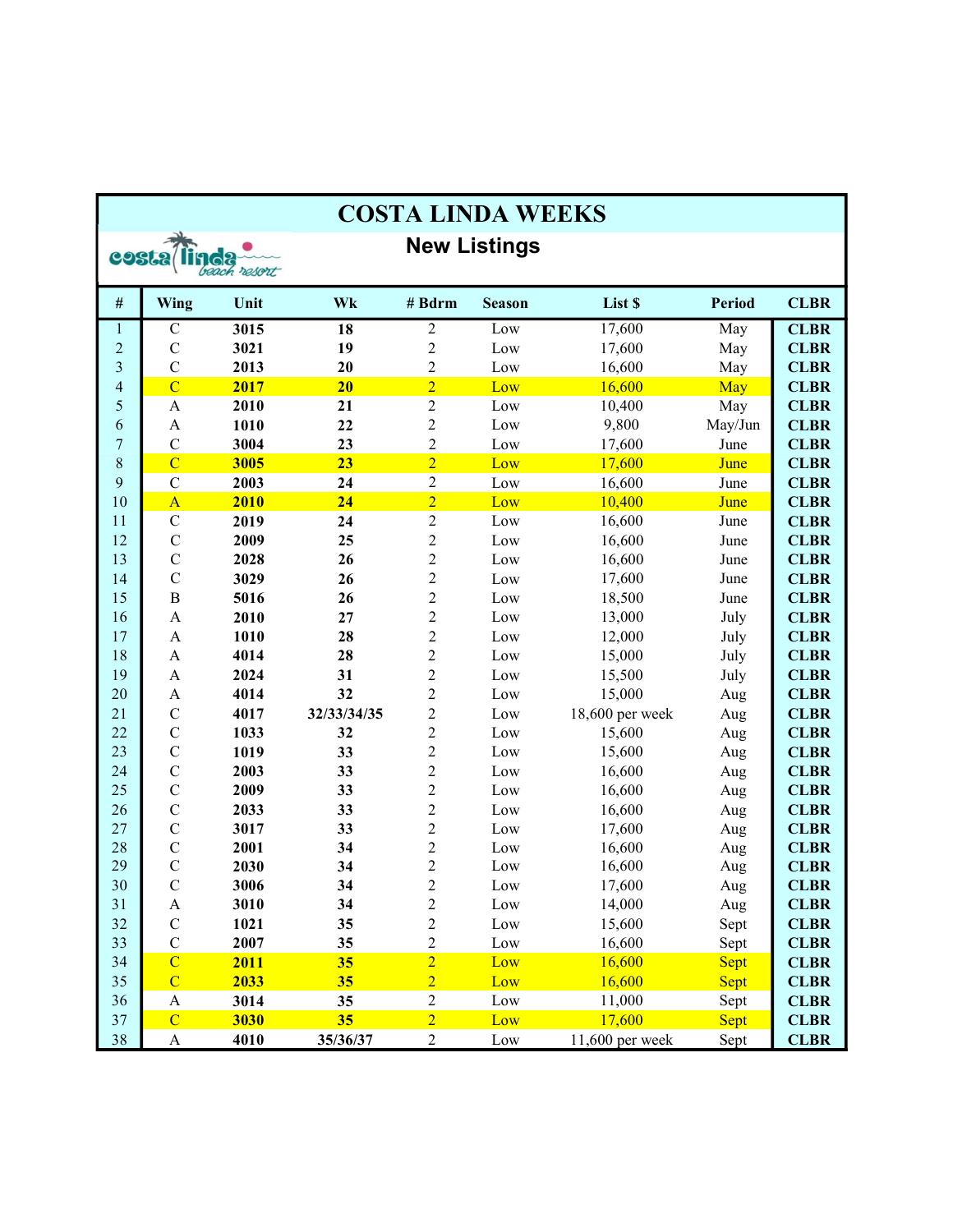| $\overline{39}$ | $\overline{C}$            | 4011        | 35          | $\overline{2}$ | Low | 18,600            | Sept       | <b>CLBR</b> |
|-----------------|---------------------------|-------------|-------------|----------------|-----|-------------------|------------|-------------|
| 40              | $\mathbf C$               | 4001        | 35          | $\sqrt{2}$     | Low | 18,600            | Sept       | <b>CLBR</b> |
| 41              | $\overline{A}$            | 4014        | 35          | $\overline{2}$ | Low | 11,600            | Aug        | <b>CLBR</b> |
| 42              | $\mathbf C$               | 4029        | 35          | $\overline{c}$ | Low | 18,600            | Aug        | <b>CLBR</b> |
| 43              | $\overline{A}$            | 2012        | 35/36/37    | $\overline{2}$ | Low | $10,400$ per week | Aug        | <b>CLBR</b> |
| 44              | $\overline{A}$            | 1014        | 36          | $\overline{2}$ | Low | 9,800             | Sept       | <b>CLBR</b> |
| 45              | $\mathcal{C}$             | 2017        | 36          | $\overline{2}$ | Low | 16,600            | Sept       | <b>CLBR</b> |
| 46              | $\, {\bf B}$              | 2022        | 36          | $\overline{2}$ | Low | 11,600            | Sept       | <b>CLBR</b> |
| 47              | $\overline{C}$            | 2034        | 36          | $\overline{2}$ | Low | 16,600            | Sept       | <b>CLBR</b> |
| 48              | $\overline{C}$            | 3002        | 36/37       | $\overline{2}$ | Low | 17,600            | Sept       | <b>CLBR</b> |
| 49              | $\boldsymbol{\mathsf{A}}$ | 4012        | 36          | $\sqrt{2}$     | Low | 11,600            | Sept       | <b>CLBR</b> |
| 50              | $\overline{C}$            | 4033        | 36          | $\overline{2}$ | Low | 18,600            | Sept       | <b>CLBR</b> |
| 51              | $\overline{A}$            | 5012        | 36          | $\overline{2}$ | Low | 12,200            | Sept       | <b>CLBR</b> |
| 52              | $\overline{C}$            | 5031        | 36          | $\overline{2}$ | Low | 19,600            | Sept       | <b>CLBR</b> |
| 53              | $\mathbf C$               | 2002        | 37          | $\overline{2}$ | Low | 16,600            | Sept       | <b>CLBR</b> |
| 54              | $\, {\bf B}$              | 2020        | 36/37       | $\overline{2}$ | Low | 11,600 per week   | Sept       | <b>CLBR</b> |
| 55              | $\mathbf{A}$              | 3010        | 37          | $\overline{2}$ | Low | 11,000            | Sept       | <b>CLBR</b> |
| 56              | $\overline{C}$            | 3011        | 37/38       | $\overline{2}$ | Low | 17,500 per week   | Sept       | <b>CLBR</b> |
| 57              | $\overline{C}$            | 3017        | 37          | $\overline{2}$ | Low | 17,600            | Sept       | <b>CLBR</b> |
| 58              | $\mathbf C$               | 4030        | 36/37       | $\sqrt{2}$     | Low | 18,600 per week   | Sept       | <b>CLBR</b> |
| 59              | $\overline{C}$            | 5003        | 37/38       | $\overline{2}$ | Low | 19,600 per week   | Sept       | <b>CLBR</b> |
| 60              | $\, {\bf B}$              | 1022        | 38          | $\sqrt{2}$     | Low | 11,000            | Sept       | <b>CLBR</b> |
| 61              | $\overline{\mathbf{B}}$   | 2022        | 38/39/40/41 | $\overline{2}$ | Low | $11,600$ per week | Sept       | <b>CLBR</b> |
| 62              | $\overline{C}$            | 3001        | 38          | $\overline{2}$ | Low | 17,600            | Sept       | <b>CLBR</b> |
| 63              | $\mathbf C$               | 4002        | 38          | $\overline{2}$ | Low | 18,600            | Sept       | <b>CLBR</b> |
| 64              | $\mathbf{A}$              | 4014        | 38          | $\sqrt{2}$     | Low | 11,600            | Sept       | <b>CLBR</b> |
| 65              | $\overline{A}$            | <b>1012</b> | 39          | $\overline{2}$ | Low | 9,800             | Sept       | <b>CLBR</b> |
| 66              | $\mathbf{A}$              | 1014        | 39          | $\overline{2}$ | Low | 9,800             | Sept       | <b>CLBR</b> |
| 67              | $\mathbf{A}$              | 2010        | 39          | $\overline{2}$ | Low | 10,400            | Sept       | <b>CLBR</b> |
| 68              | $\mathbf C$               | 2011        | 39          | $\overline{c}$ | Low | 16,600            | Sep/Oct    | <b>CLBR</b> |
| 69              | $\overline{C}$            | 3010        | 39          | $\overline{c}$ | Low | 11,000            | Sept/Oct   | <b>CLBR</b> |
| 70              | $\mathbf{A}$              | 3012        | 39          | $\overline{c}$ | Low | 11,000            | Sep/Oct    | <b>CLBR</b> |
| 71              | $\overline{B}$            | 1024        | 40          | $\overline{2}$ | Low | 11,000            | Oct        | <b>CLBR</b> |
| 72              | $\mathbf C$               | 2003        | 40          | $\overline{2}$ | Low | 16,600            | Oct        | <b>CLBR</b> |
| 73              | $\overline{C}$            | 2008        | 40          | $\overline{2}$ | Low | 16,600            | Oct        | <b>CLBR</b> |
| 74              | $\overline{C}$            | 3021        | 41          | $\overline{c}$ | Low | 17,600            | Oct        | <b>CLBR</b> |
| 75              | $\overline{C}$            | 2032        | 46          | $\overline{2}$ | Low | 16,600            | <b>Nov</b> | <b>CLBR</b> |
| 76              | $\overline{C}$            | 4028        | 48          | $\overline{2}$ | Low | 18,600            | Dec        | <b>CLBR</b> |